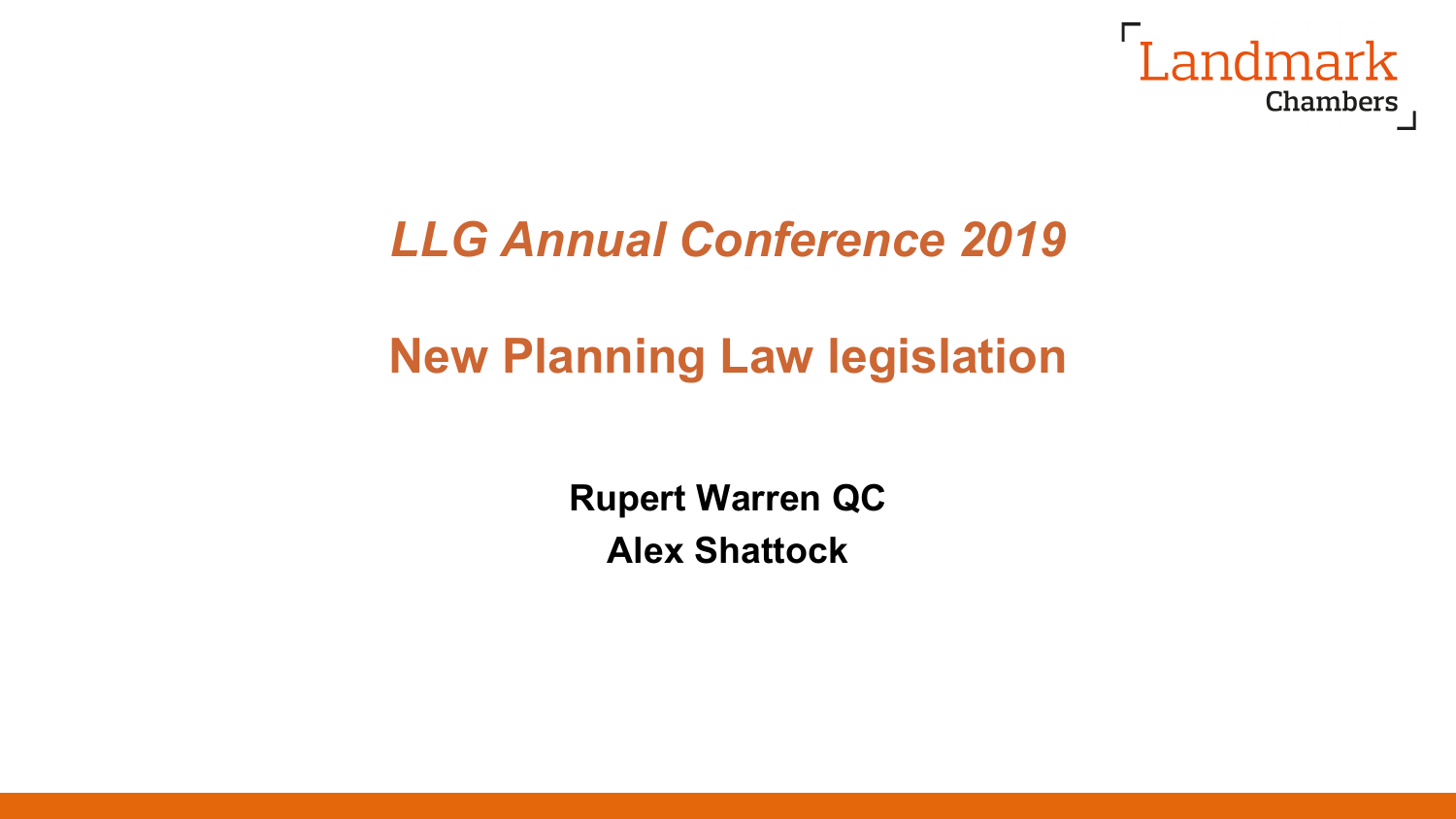

#### **Overview**

- This talk will consider:
	- Changes to planning legislation in the past 12 months
	- Changes to planning legislation on the horizon
- This talk will not include the recent CIL changes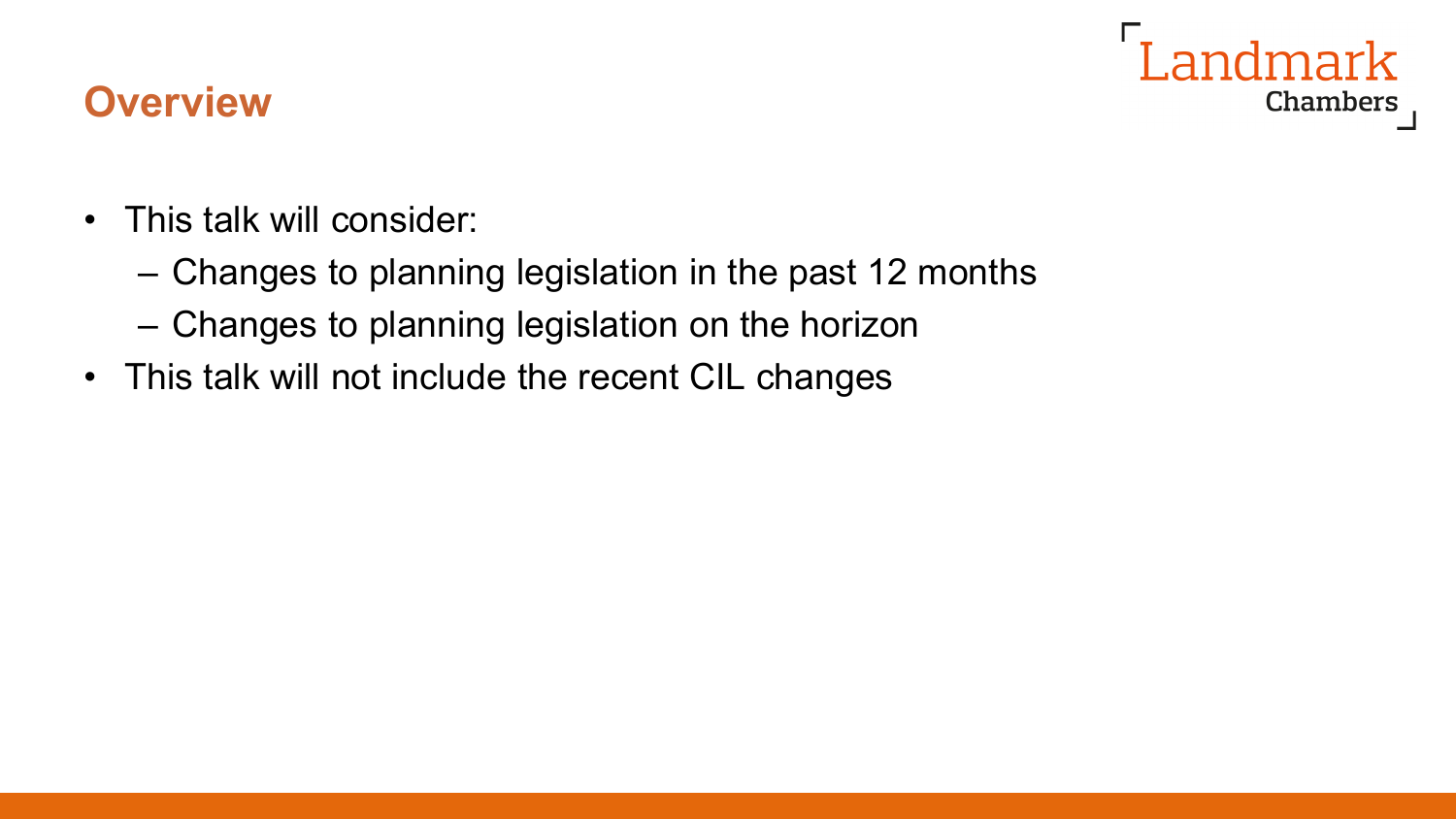#### **Changes to legislation in the past 12 months**

• Other than the changes to the CIL Regulations, there has not been a great deal of change in UK planning laws in the past year.

- The changes discussed in this presentation are made through secondary legislation and largely technical, but it is important to be aware of them.
- However, more radical changes are clearly on the table for next year: regardless of the results of the General Election.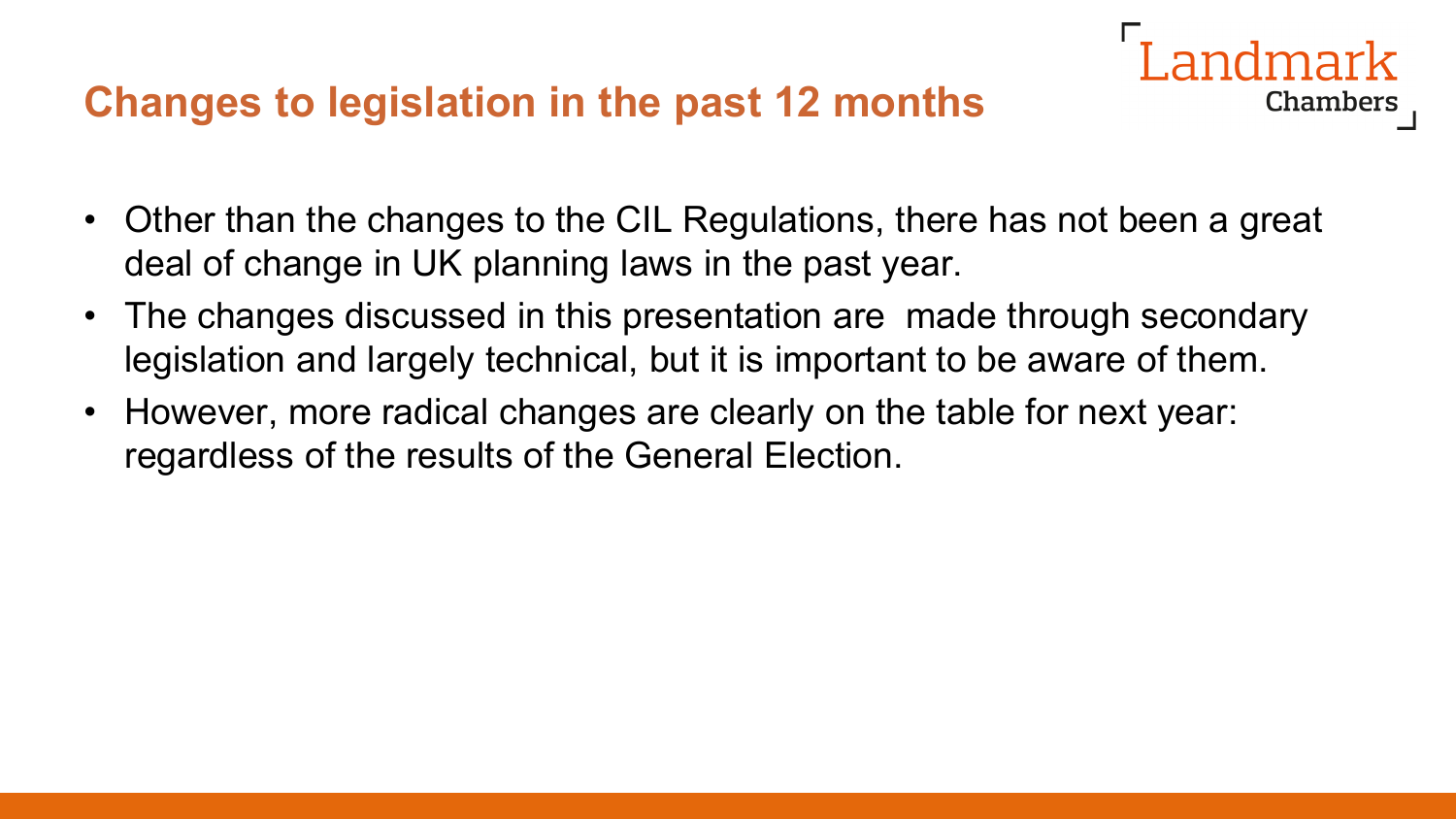

- Section 8(2) of the 2017 Act came into force on  $4<sup>th</sup>$  July 2019 as a result of the Neighbourhood Planning Act 2017 (Commencement No. 6) Regulations 2019/1081.
- The provision states that "The Secretary of State must issue guidance for local planning authorities on how their local development documents (taken as a whole) should address housing needs that result from old age or disability".
- This means that more guidance is on the horizon with specific reference to housing needs arising from old age and disability.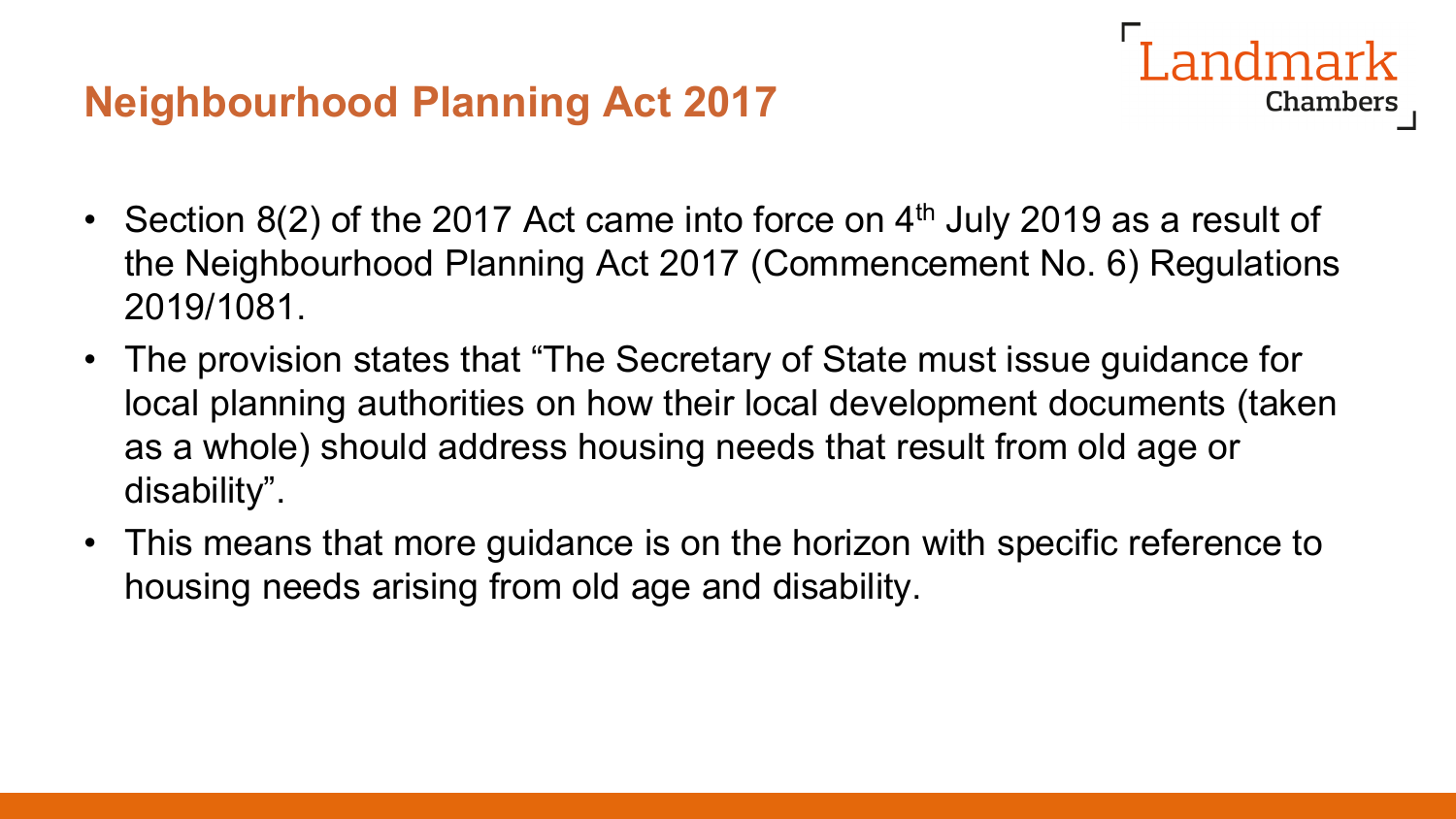### **GDPO and Advertising Regulations changes**

• The Town and Country Planning (Permitted Development, Advertisement and Compensation Amendments) (England) Regulations 2019/907 brought in amendments to

- 1. the Town and Country Planning (General Permitted Development) (England) Order 2015 and
- 2. the Town and Country Planning (Control of Advertisements) (England) Regulations 2007.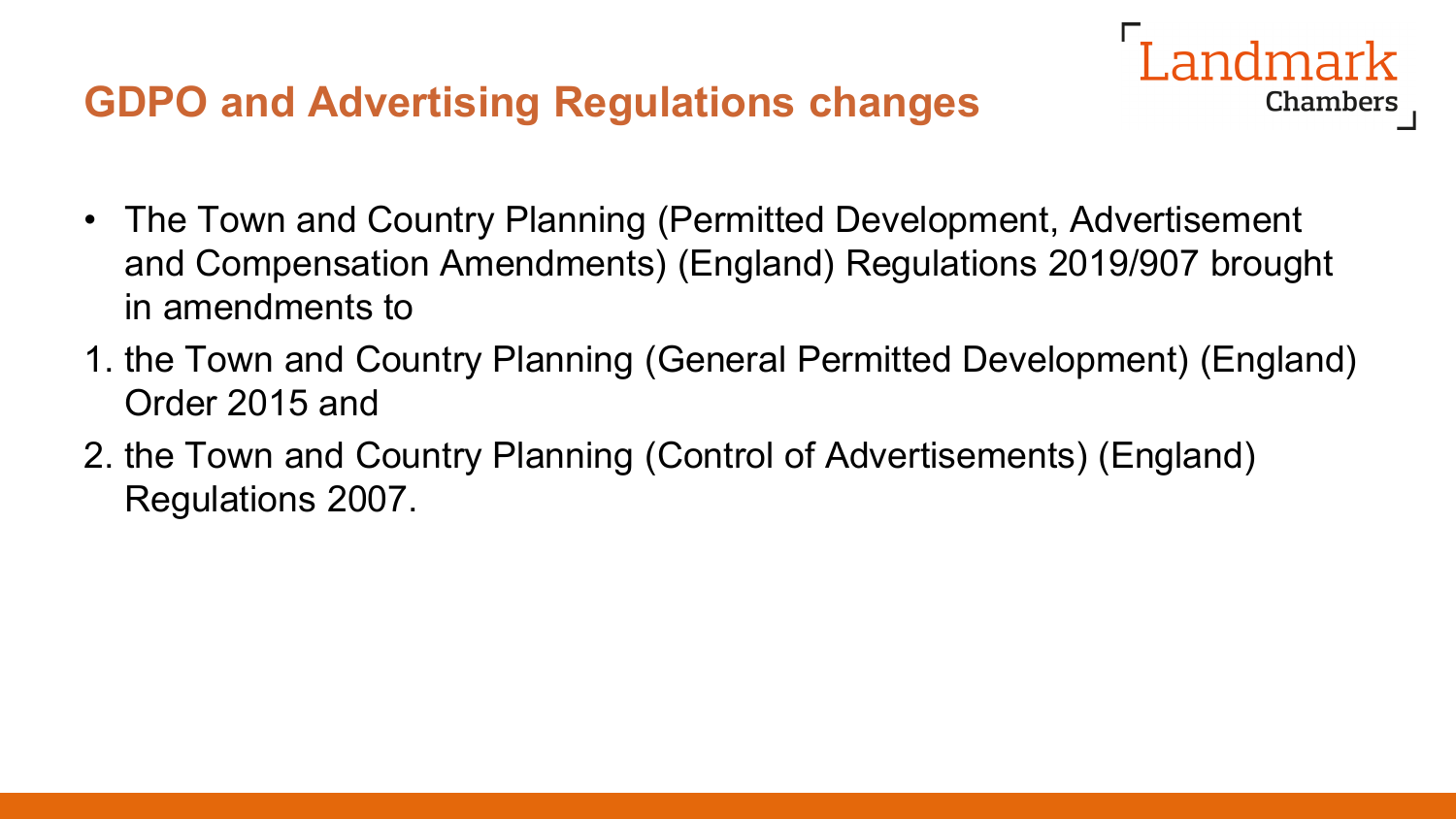## **GDPO changes**

I andmark Chambers

Key changes:

- Regulation 4 makes permanent the existing temporary right to enlarge a dwellinghouse by up to 8 metres in the case of a detached dwellinghouse or by 6 metres in the case of any other dwellinghouse, as permitted by Class A of Part 1 of Schedule 2 to the Order. It removes the time limiting date of 30th May 2019, as well as conditions which required development to be completed by that date.
- This may only be the beginning: more radical government proposals for permitted development are discussed later in this presentation.
- Regulation 11 extends Class D of Part 4 of Schedule 2 (shops, financial, cafes, takeaway etc to temporary flexible use) to the Order, to include certain Class D1 (non-residential institutions) uses of the Use Classes Order as a permitted temporary flexible use.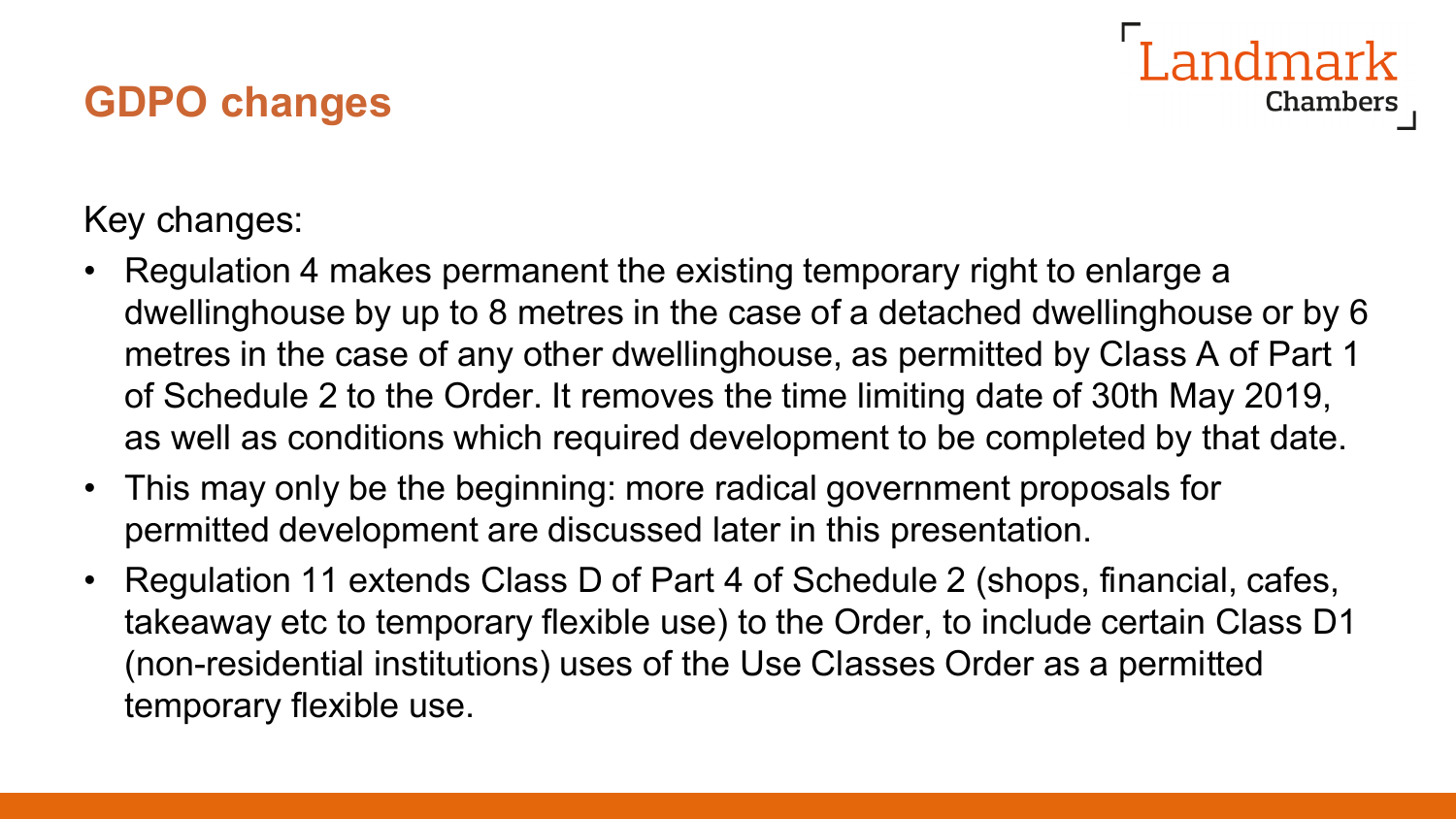#### **GDPO changes**



- These named Class D1 (non-residential institutions) uses are:
	- Class D1(a) the provision of any medical or health services except the use of premises attached to the residence of the consultant or practitioner,
	- Class D1(d) the display of works of art (otherwise than for sale or hire),
	- Class D1(e) museum,
	- Class D1(f) public library or public reading room, and
	- Class D1(g) public hall or exhibition hall.
- Regulation 11 extends the period of time that a building can be in a temporary flexible use from 2 years to 3 years.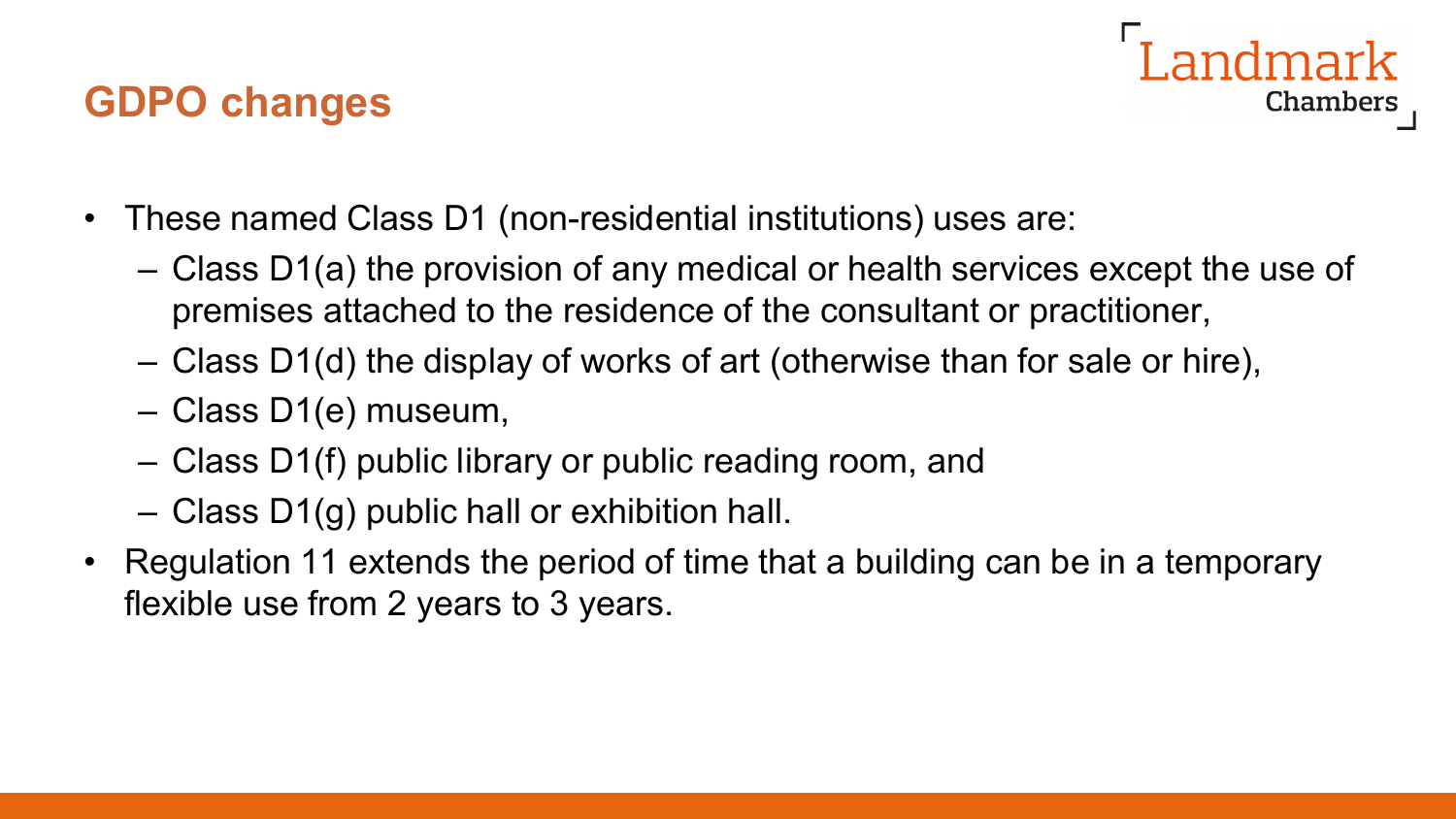#### **Advertising Regulations changes**

- Landmark Chambers
- Regulation 17 amends the Town and Country Planning (Control of Advertisements) (England) Regulations 2007 (S.I. 2007/783) by removing deemed consent to display an advertisement on the glazed surface of a telephone kiosk.

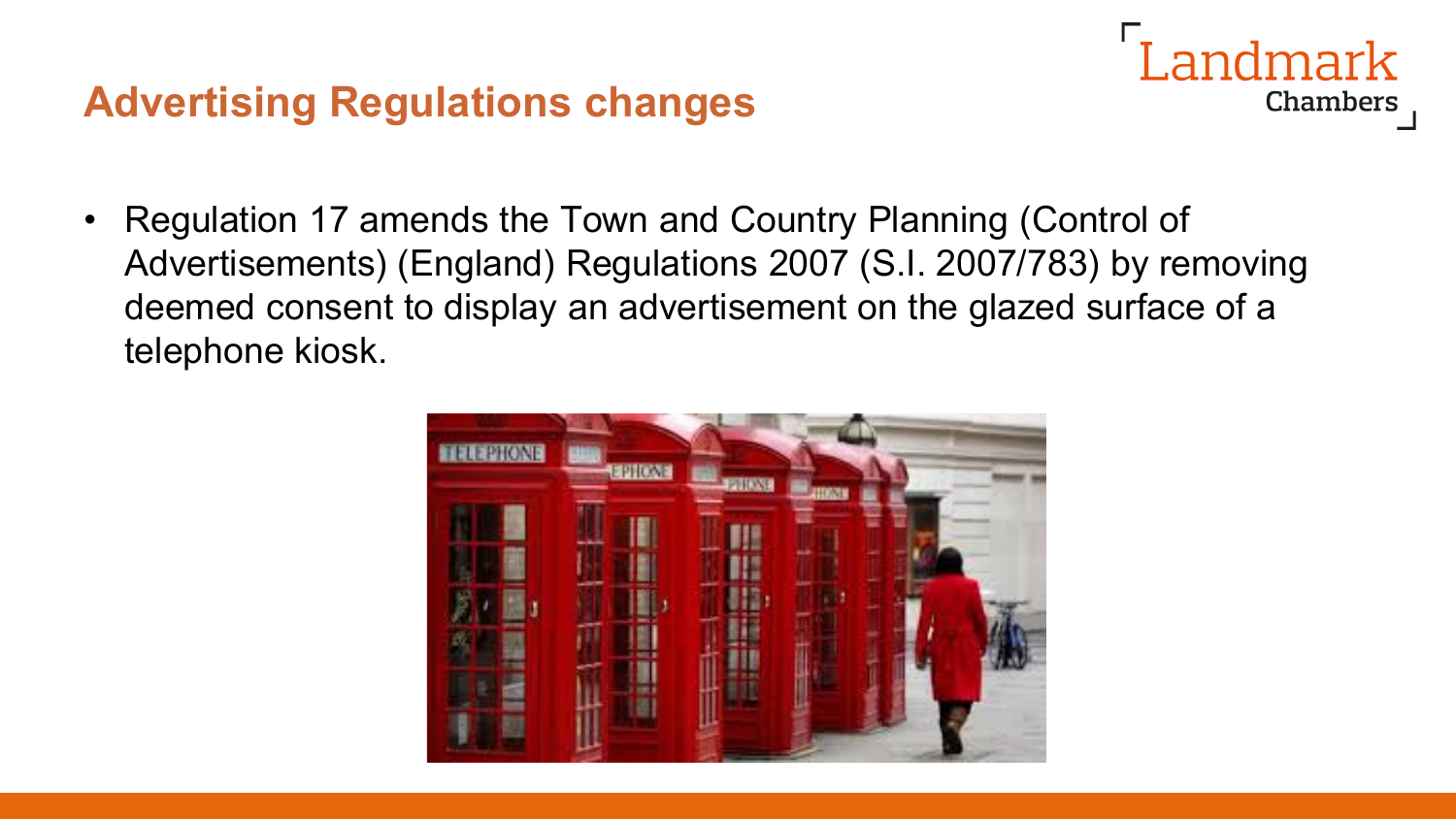#### **Infrastructure planning (water resources)**

• Article 2 of the Infrastructure Planning (Water Resources) (England) Order 2019/12 amends the Planning Act 2008 in respect of nationally significant infrastructure projects ("NSIP") in the field of water to introduce a new category of NSIP and amend the thresholds of the existing categories of NSIP.

- Paragraphs (2) and (6) introduce a new category of NSIP in respect of the construction or alteration of desalination plants. A desalination plant is defined in paragraph (7) as a facility for the extraction of mineral components from saline water.
- Paragraph (3) amends section 27 of the 2008 Act. It increases the threshold for when the construction or alteration of a dam or reservoir will be an NSIP from holding back 10 million cubic metres to holding back 30 million cubic metres.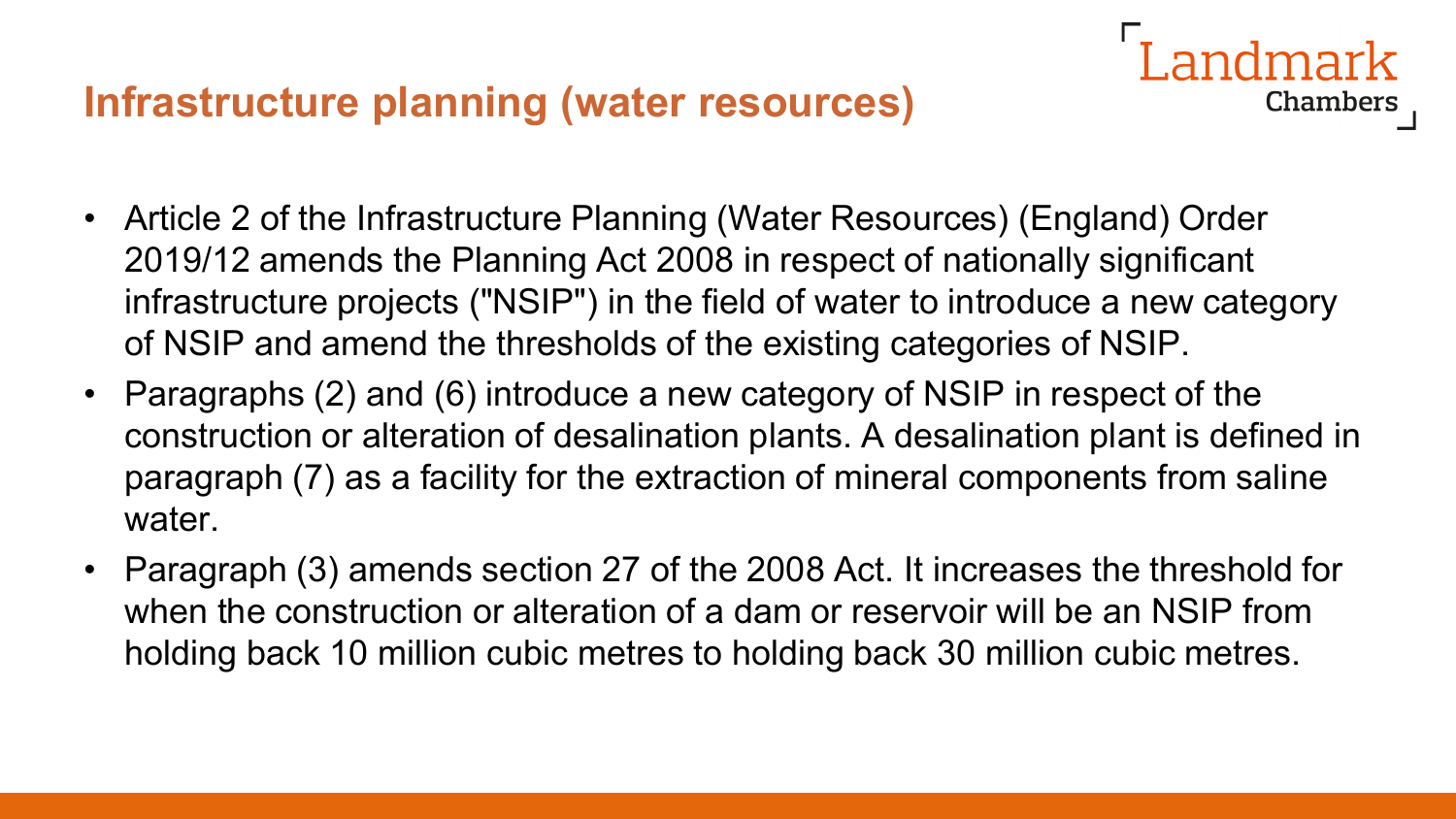#### **Habitats and species**

- andmark Chambers
- The Conservation of Habitats and Species and Planning (Various Amendments) (England and Wales) Regulations 2018/1307 (28 December) were made under the European Communities Act 1972 and amend various pieces of secondary legislation.
- Appropriate assessment requirements in the Habitats Regulations now apply to permission in principle (Habitats Regulations, r 70).
- Neighbourhood development plans must comply with the provisions applicable to land use plans in Chapter 8 of Part 6 of the Habitats Regulations.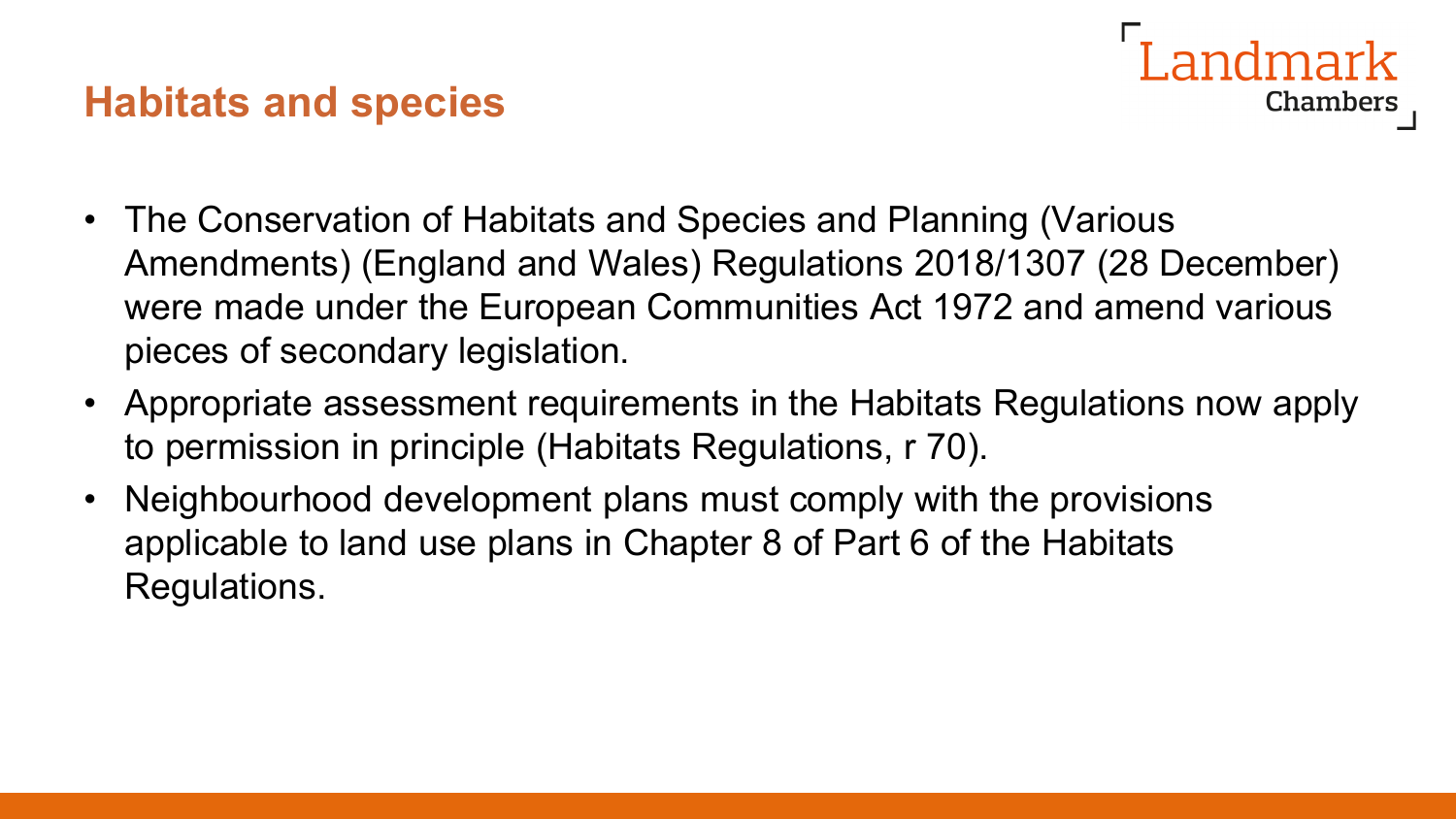#### **Future changes to planning law**

• Subject to the general election outcome, there are several plans put forward by both the government and the opposition that could involve substantial changes to primary and secondary legislation.

Landmark

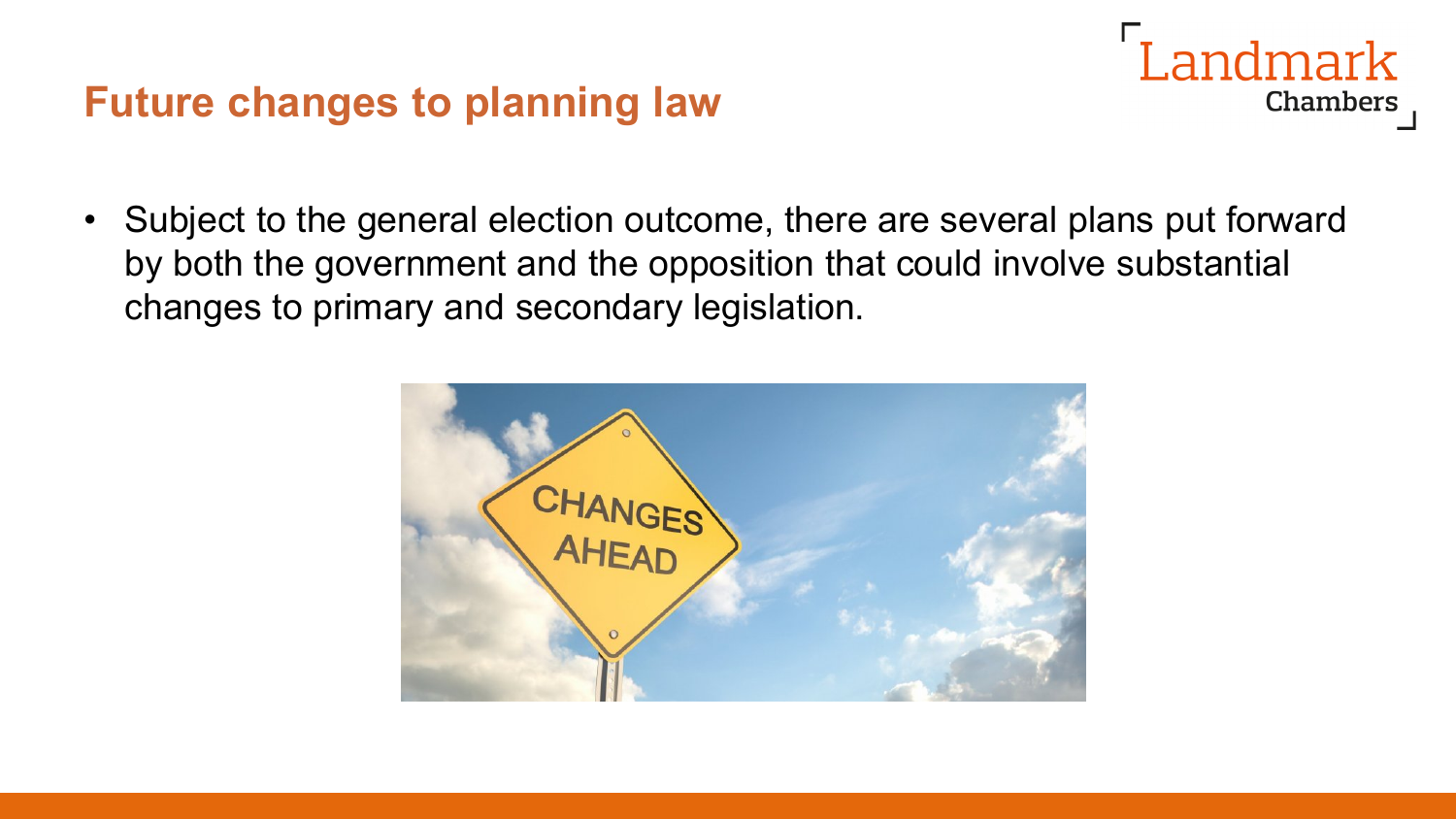#### **The government's plans for future reform**

• In 2018 the government consulted on "Planning reform: supporting the high street and increasing the delivery of new homes"

andmark

- [https://www.gov.uk/government/consultations/planning-reform-supporting](https://www.gov.uk/government/consultations/planning-reform-supporting-the-high-street-and-increasing-the-delivery-of-new-homes)the-high-street-and-increasing-the-delivery-of-new-homes
- In May 2019 the government published its response:
- [https://www.parliament.uk/business/publications/written-questions-answers](https://www.parliament.uk/business/publications/written-questions-answers-statements/written-statement/Commons/2019-03-13/HCWS1408/)statements/written-statement/Commons/2019-03-13/HCWS1408/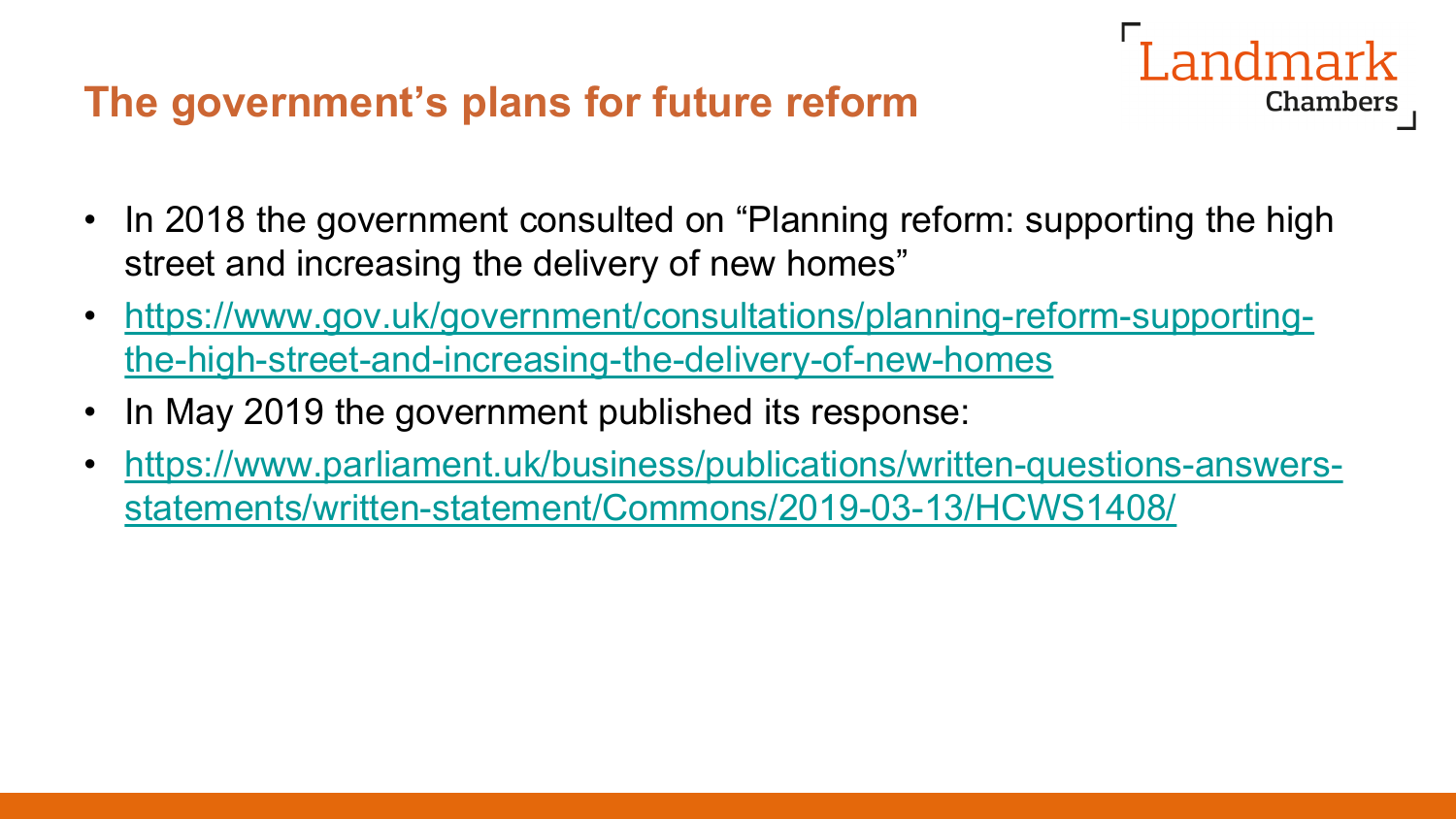### **The government's plans for future reform**

- The key proposals involve:
	- permitted development rights
	- Design quality
	- Faster decision-making within the planning system
	- Housing diversification
	- Further reforms to the compulsory purchase regime?
- Many of these changes would be carried out through the revised NPPF and other guidance. However, the government has accepted that some changes will require amendment to primary and secondary legislation.

**Landmark**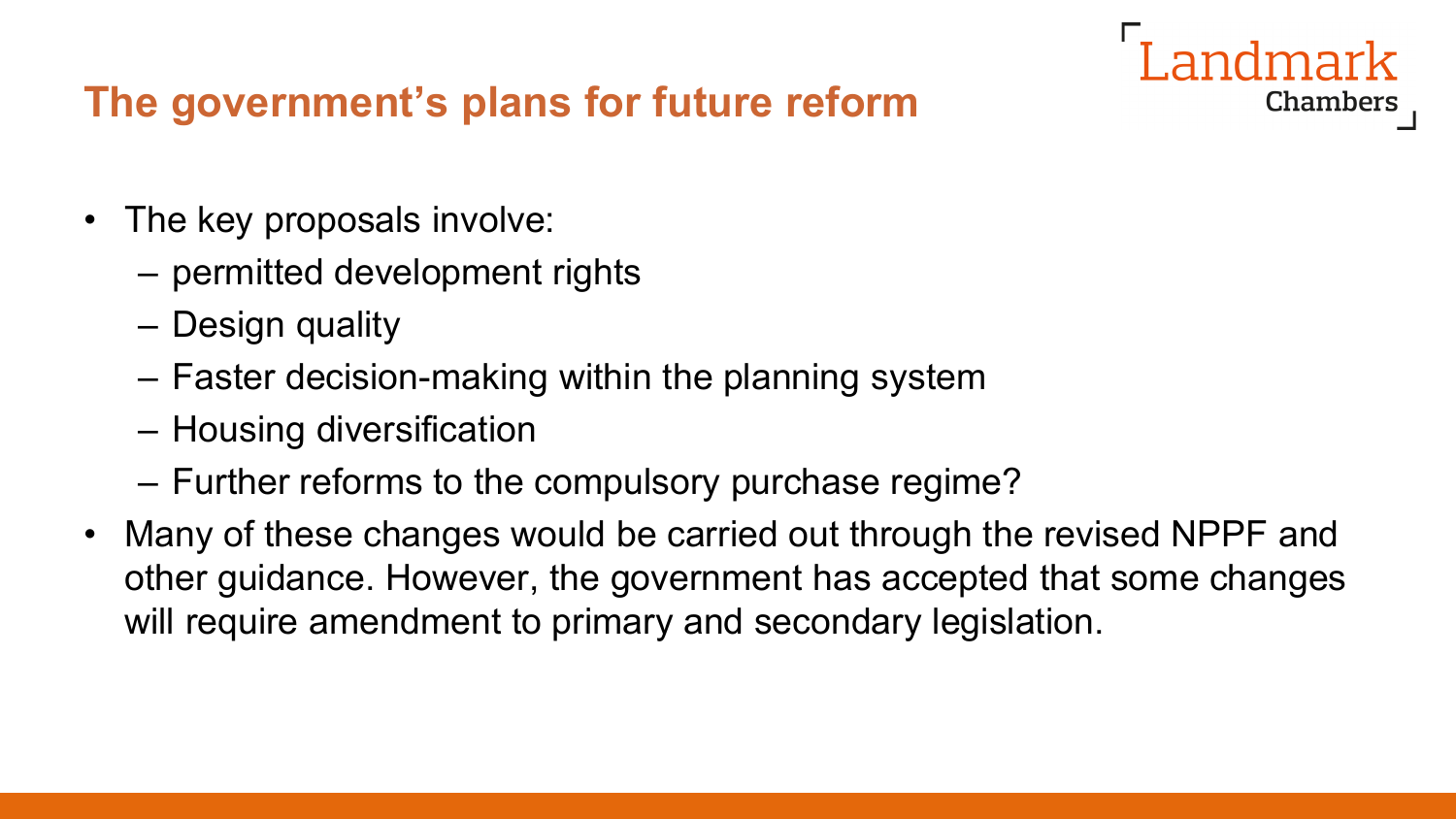## Landmark **Chambers**

### **Permitted development rights**

- Perhaps the most eyecatching government planning proposal in recent months concerns permitted development rights.
- The government has stated its commitment to allowing the addition of multi-storey extensions to detached homes without requiring planning permission.

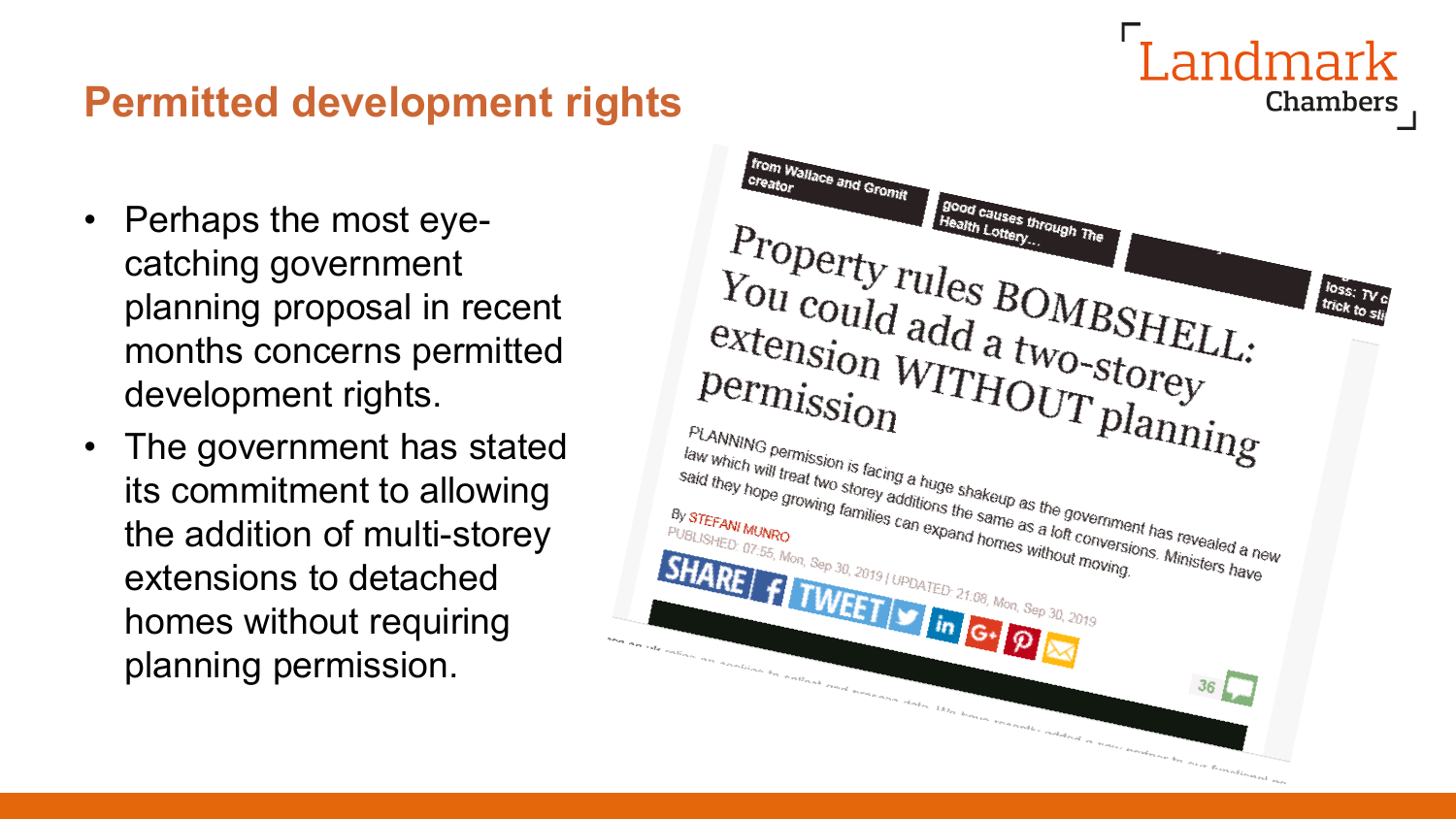#### **Permitted development rights**

• Certain home improvements fall within different classes of the permitted development rules. Under Class A, homeowners require prior notification for extensions. Under Class B, homeowners can build additions to the roof. Class C is for other alterations to the roof, Class D is for porches, and Class E is for outbuildings.

ndmark

- As of May 2019, the right to build larger rear single-storey extensions under Class A has already been made permanent.
- Query the extent to which the proposal to allow the addition of multiple stories without planning permission is compatible with the government's increasing focus on building design (see next slide).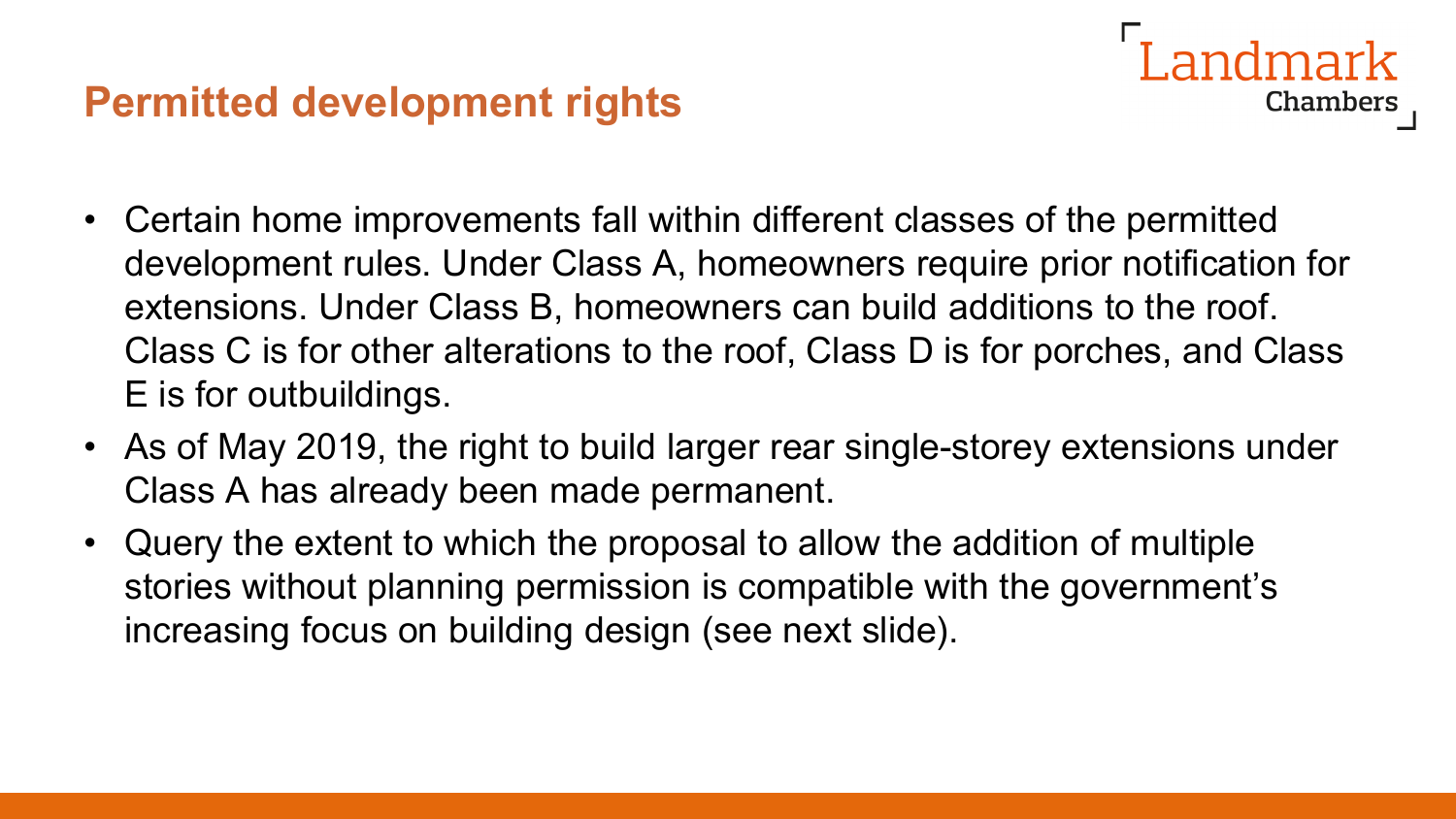### **Legislating for 'beauty'?**



- Building design quality appears to be a key priority of the current Secretary of State at MHCLG.
- On 1 October 2019 the government published the "National Design Guide":
- <https://www.gov.uk/government/publications/national-design-guide>
- The government has also set up a body it refers to as the "Building Better, Building Beautiful Commission", the purpose of which is "to tackle the challenge of poor quality design and build of homes and places".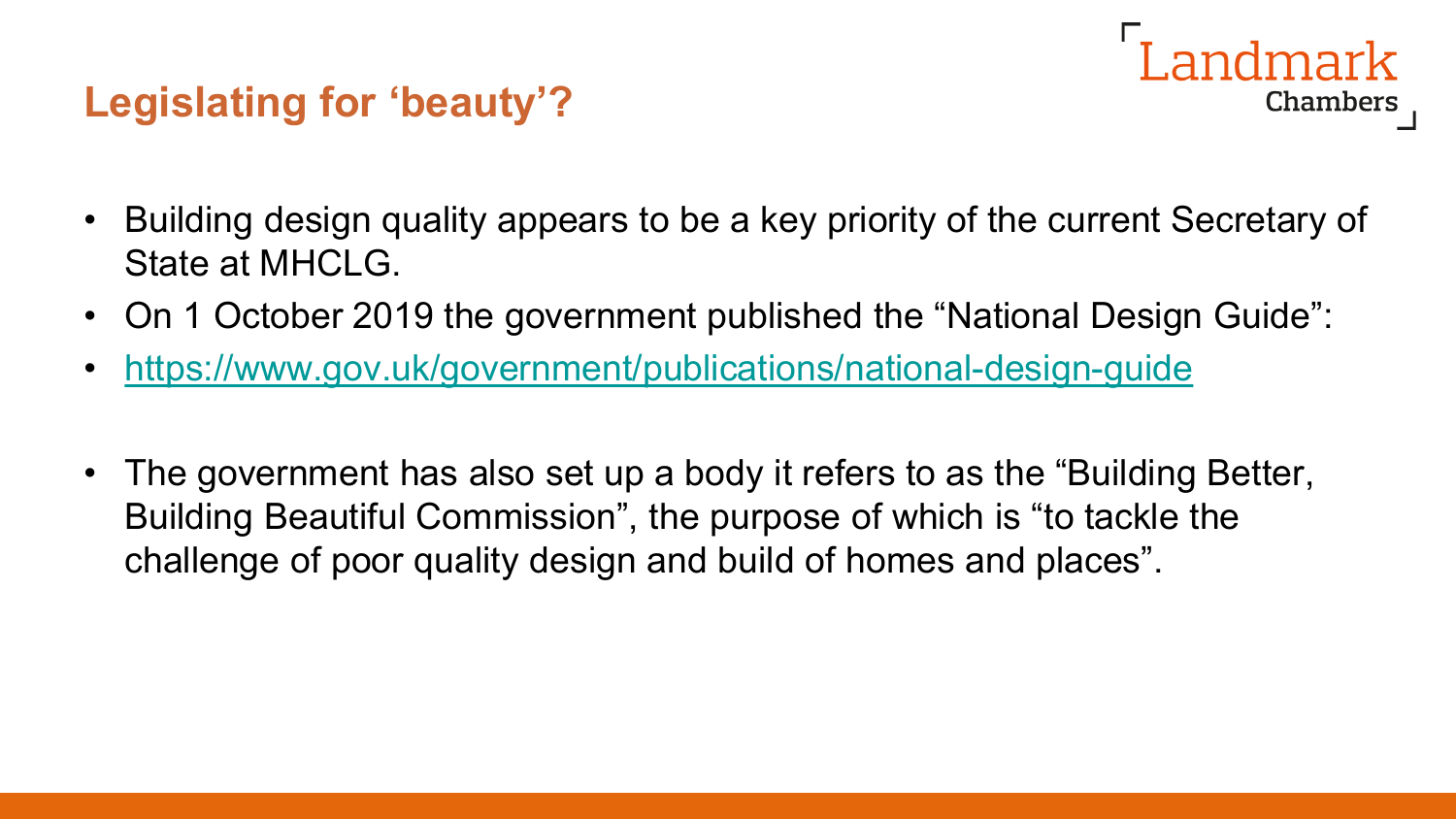## **Legislating for 'beauty'?**

• The BBBB Commission published an interim report in July 2019 and aims to publish a final report by the end of 2019

**Landmark** 

- Interim proposals include Policy Proposition 15: "the right development in the right place" and Policy Proposition 30: "don't subsidise ugliness"
- Unclear what many of the BBBB Commission's proposals will mean in practice, especially given that beauty is inherently subjective: but may involve e.g.
	- Stricter enforcement of departures from approved designs e.g. Policy Proposition 23: "Where good master plans or designs are approved it is *those* schemes that should be built – not a diluted version down the line. There should be a greater probability of enforcement and stricter sanctions."
	- Changes to rules regarding procurement and disposal of government land to factor in "beauty"- see Policy Proposition 30.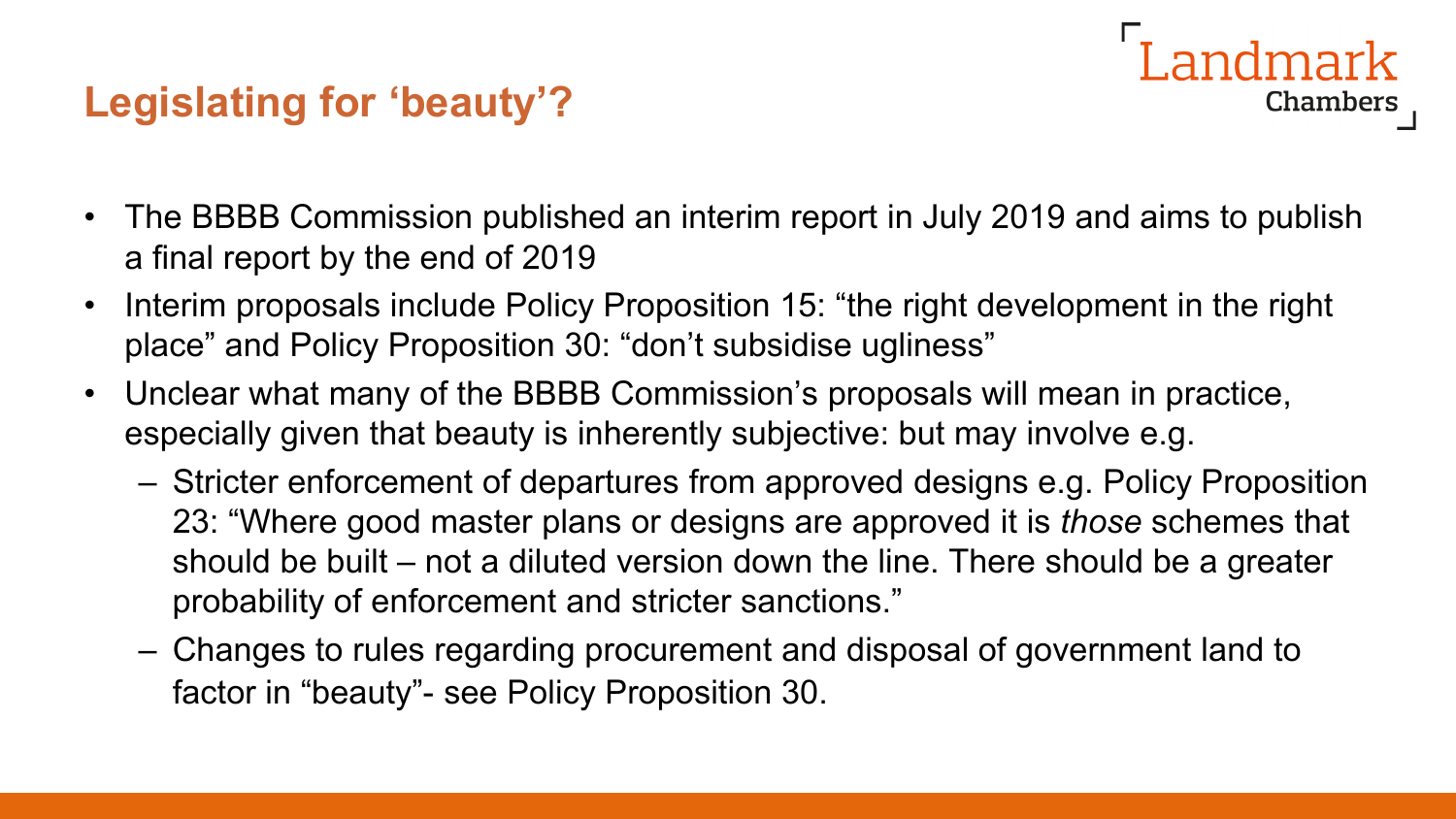### **The opposition's planning proposals**

- It is also worth considering Labour's planning proposals in its 2019 manifesto.
- New towns and cities: *"We will bring together transport and land-use planning to create towns and cities in which walking and cycling are the best choice: safe, accessible, healthy, efficient, economical and pollution free."*

Chambers

• Increases in planning fees? (but a potential row-back from the previous manifesto which suggested objectors should have a right of appeal): *"Labour*  will put the voices of local people at the heart of planning. We will rebalance power in the planning system by giving local government greater freedom to *set planning fees and by requiring the climate and environmental emergency to be factored into all planning decisions."*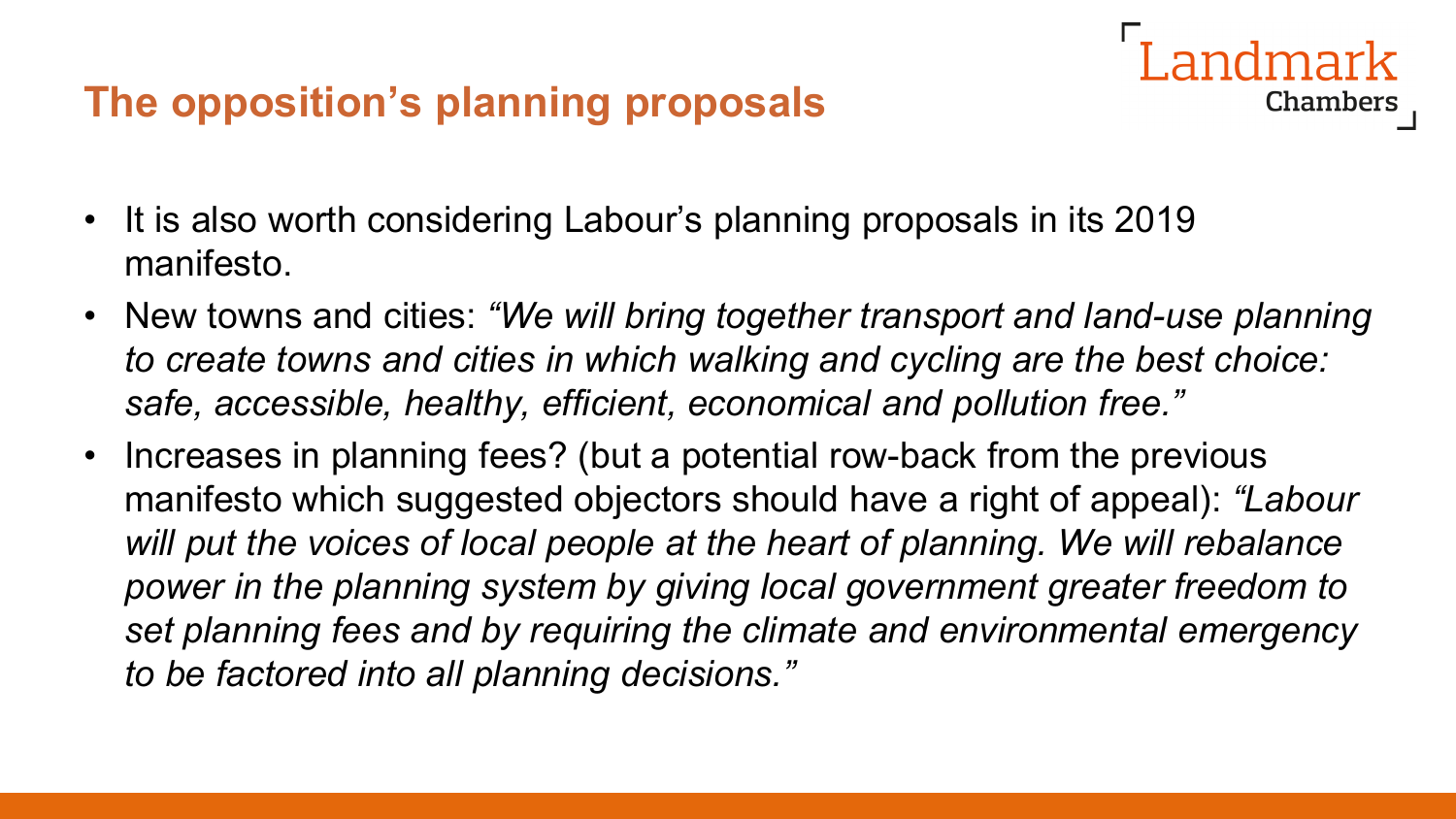#### **The opposition's planning proposals**

• Changing the definition of affordable housing and ending permitted office block conversions: *"We will scrap the Conservatives' bogus definition of 'affordable', set as high as 80% of market rents, and replace it with a definition linked to local incomes. These council and housing association homes will be more affordable than market housing and built to higher standards. We will end the conversion of office blocks to homes that sidestep planning permission through 'permitted development'."*

**Chambers** 

• However the devil is in the detail, and we have not yet seen detailed proposals for Labour's planning reforms.